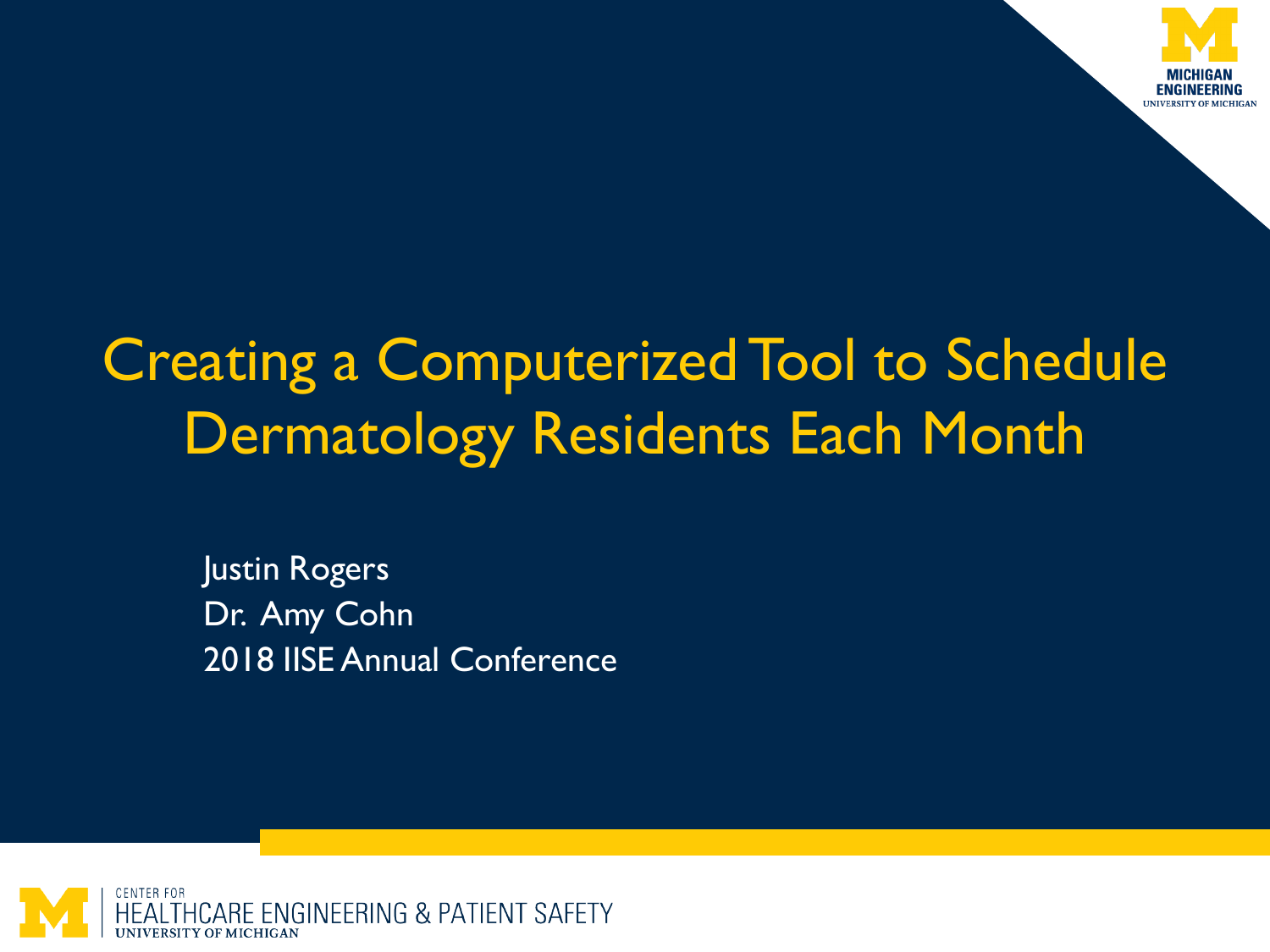## **Collaborators**



#### **Faculty & Staff**

Amy Cohn William Pozehl

**Student Researchers**

Chloe Smither

Justin Moss

Riley McKeown

#### **Dermatology Program**

Dr. Milad Eshaq

Dr. Eran Vieregge

Dr. Beth Thompson

Dr. Thomas Bander

Elise Luddy

Holley Comiskey

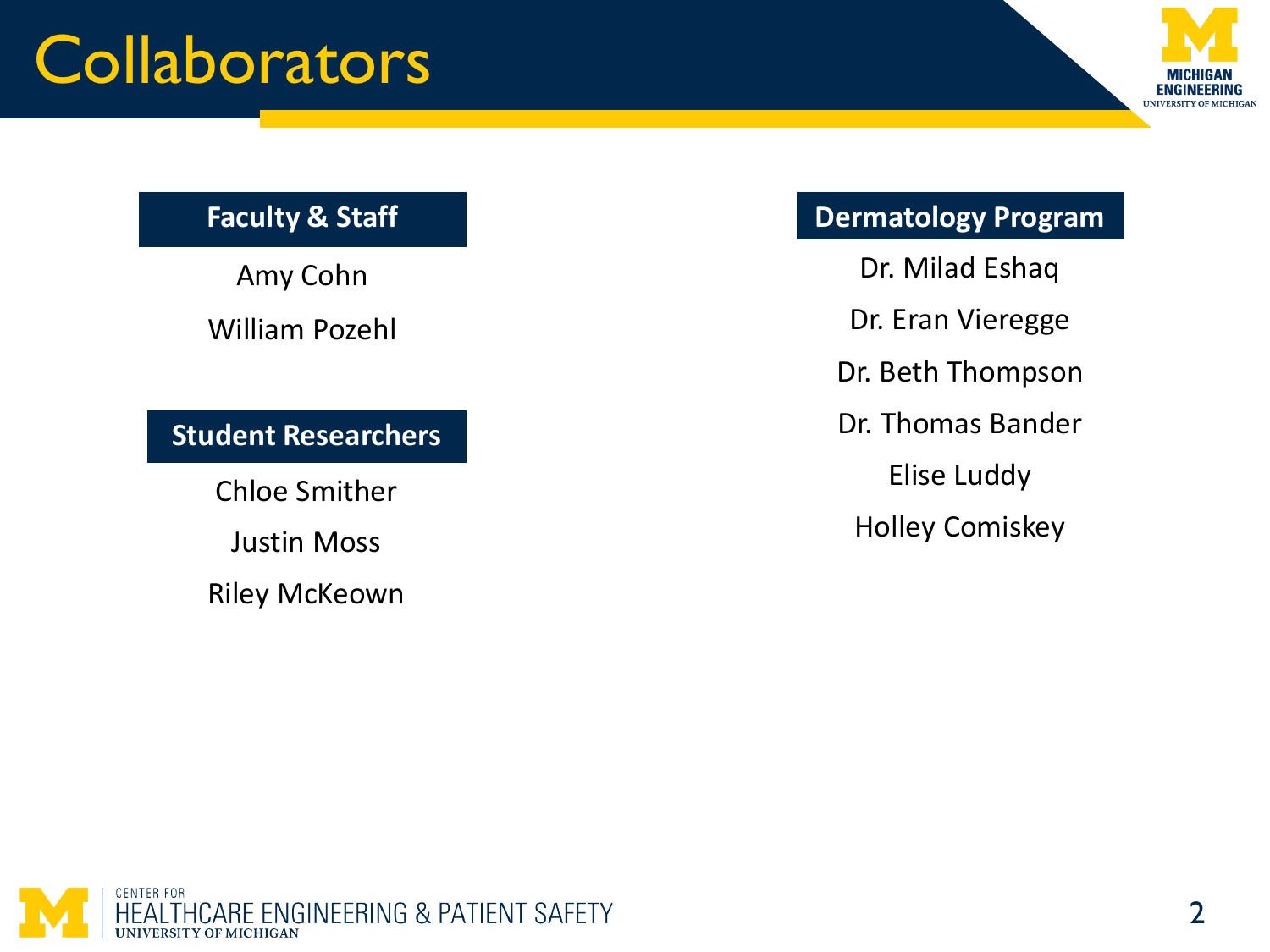

### 1. Background

- 2. Problem Formulation
- 3. Solution Approach
- 4. Remarks

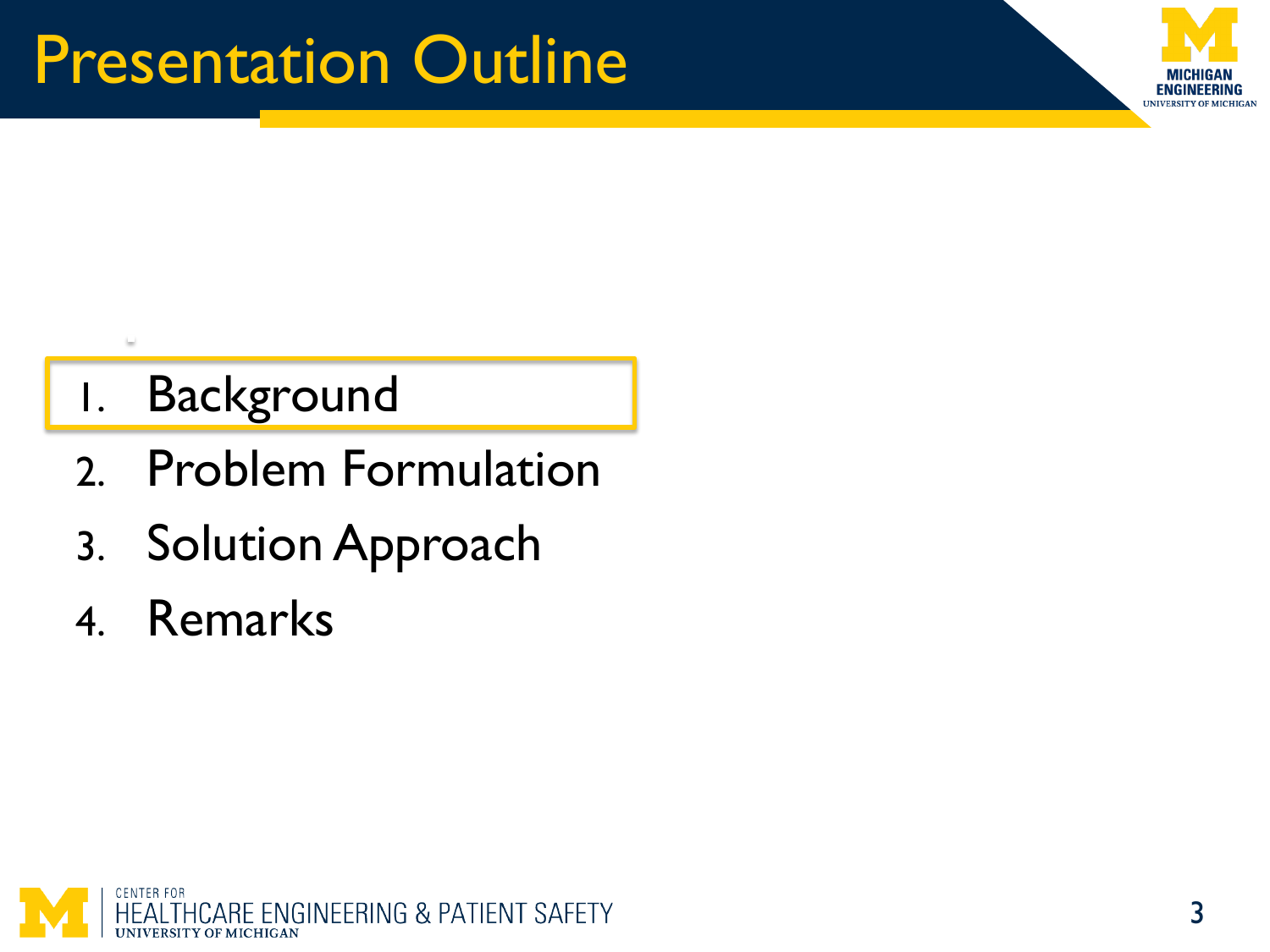# Michigan Medicine





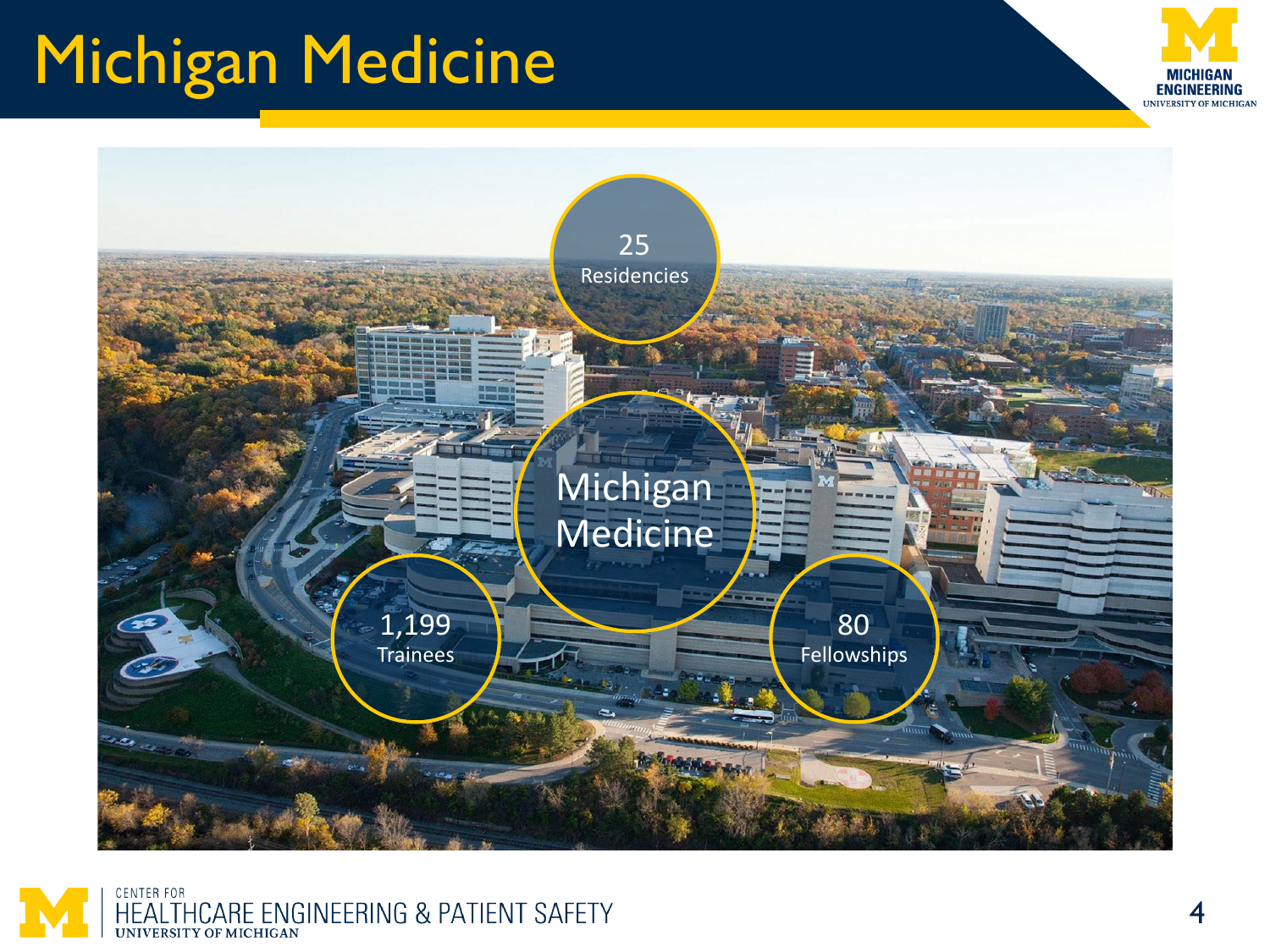# Dermatology Residency Program



## 3-year program (after PGY1 transitional year)

**† 8 residents per class** 



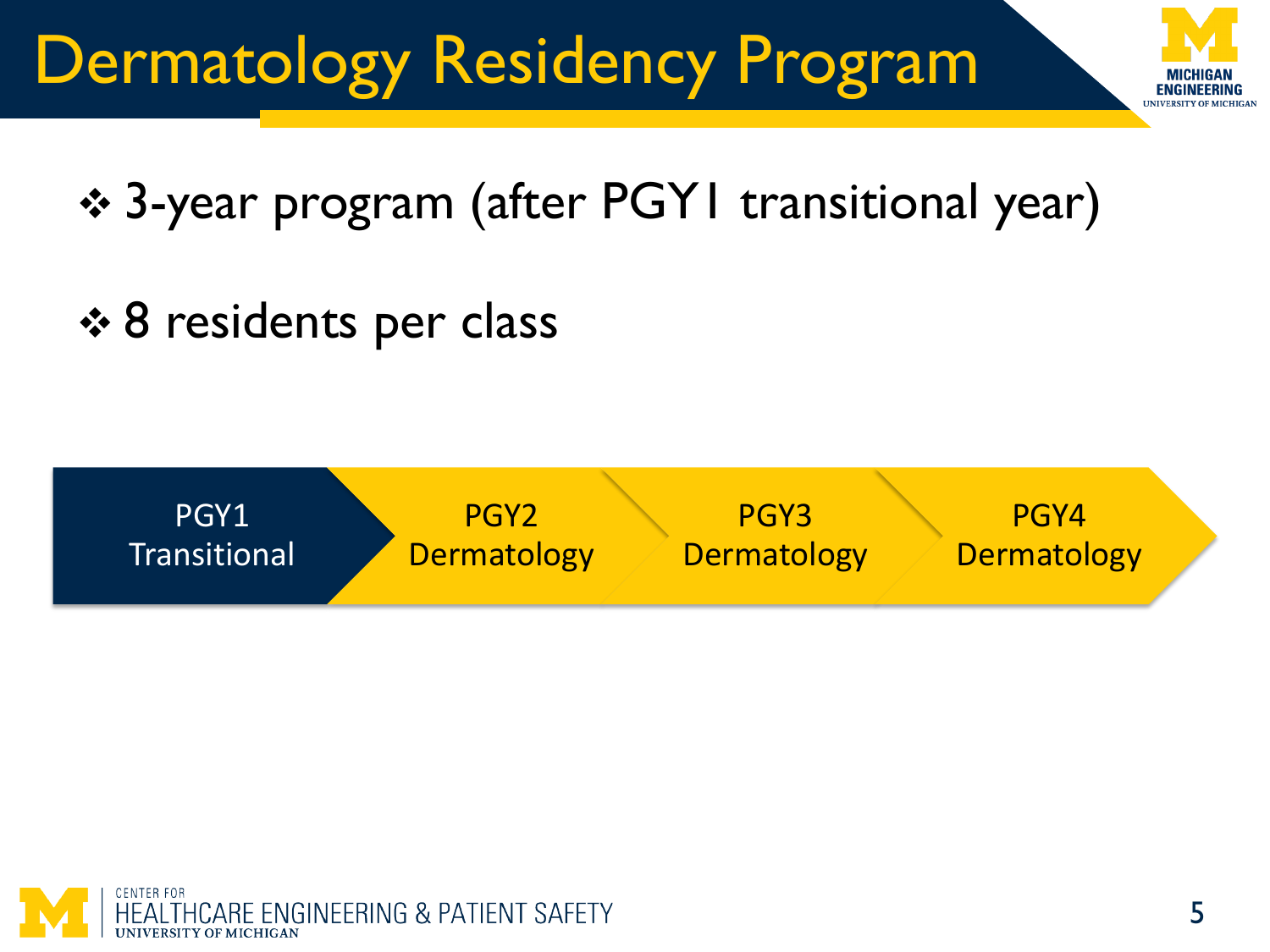

Chief residents must create monthly schedule staffing all residents

Residents must be assigned into clinical activities for the morning and afternoon of every weekday

Must meet:

- \* Resident educational requirements
- **↑ Activity coverage demands**

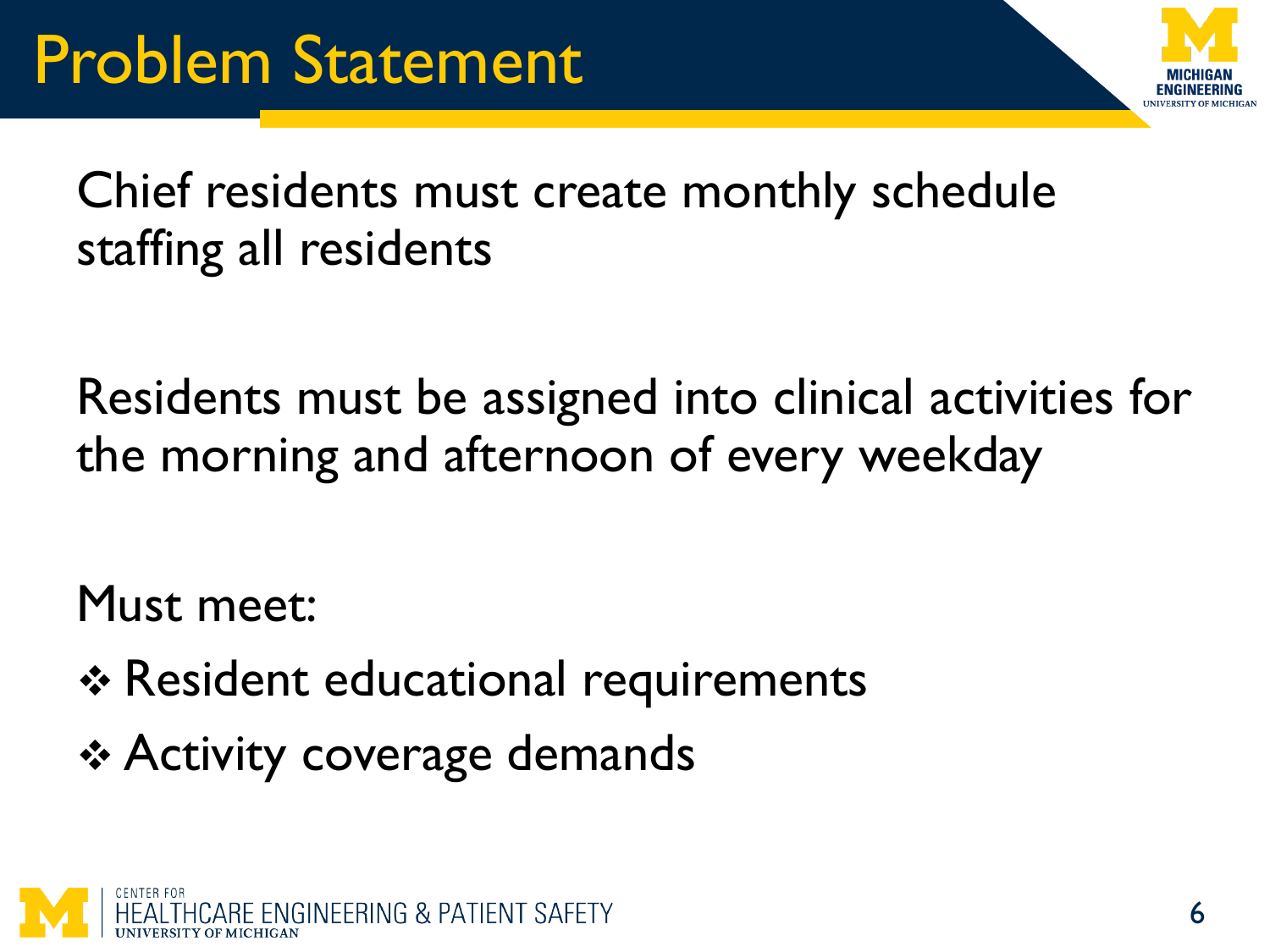Chief residents must also consider these types of requirements simultaneously when creating a monthly schedule.





**FNGINFFRING IINIVERSITY OF MICHICAN**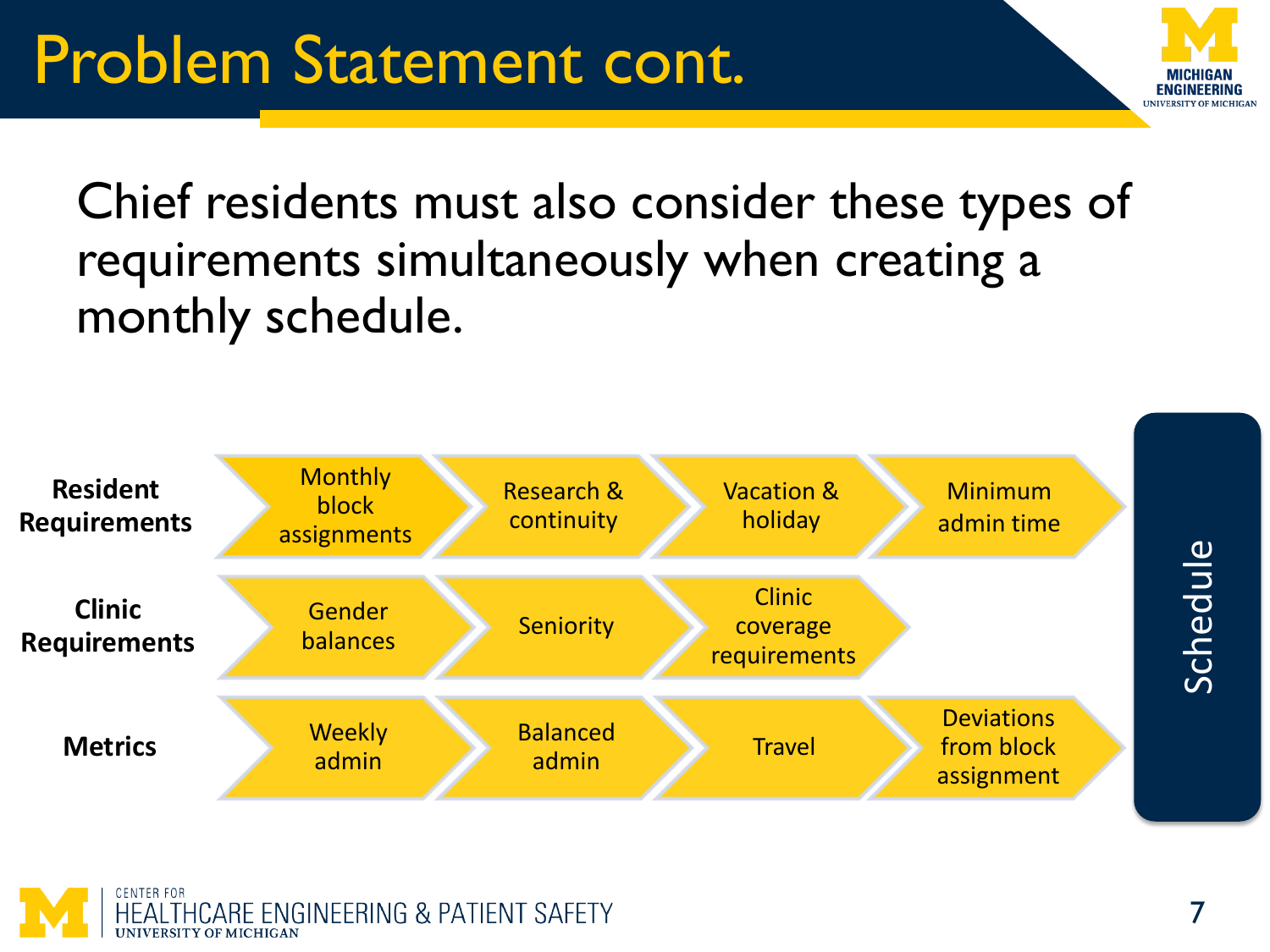# **Challenges**



## Residents often have **conflicting requirements**:

- Block assignment Ad hoc assignments
	-
- 
- ❖ Research → ◆ Continuity clinic
- **❖** Vacation

Dermatology **clinics frequently change**:

- **❖ Openings and closures**
- **❖ Staffing level changes**

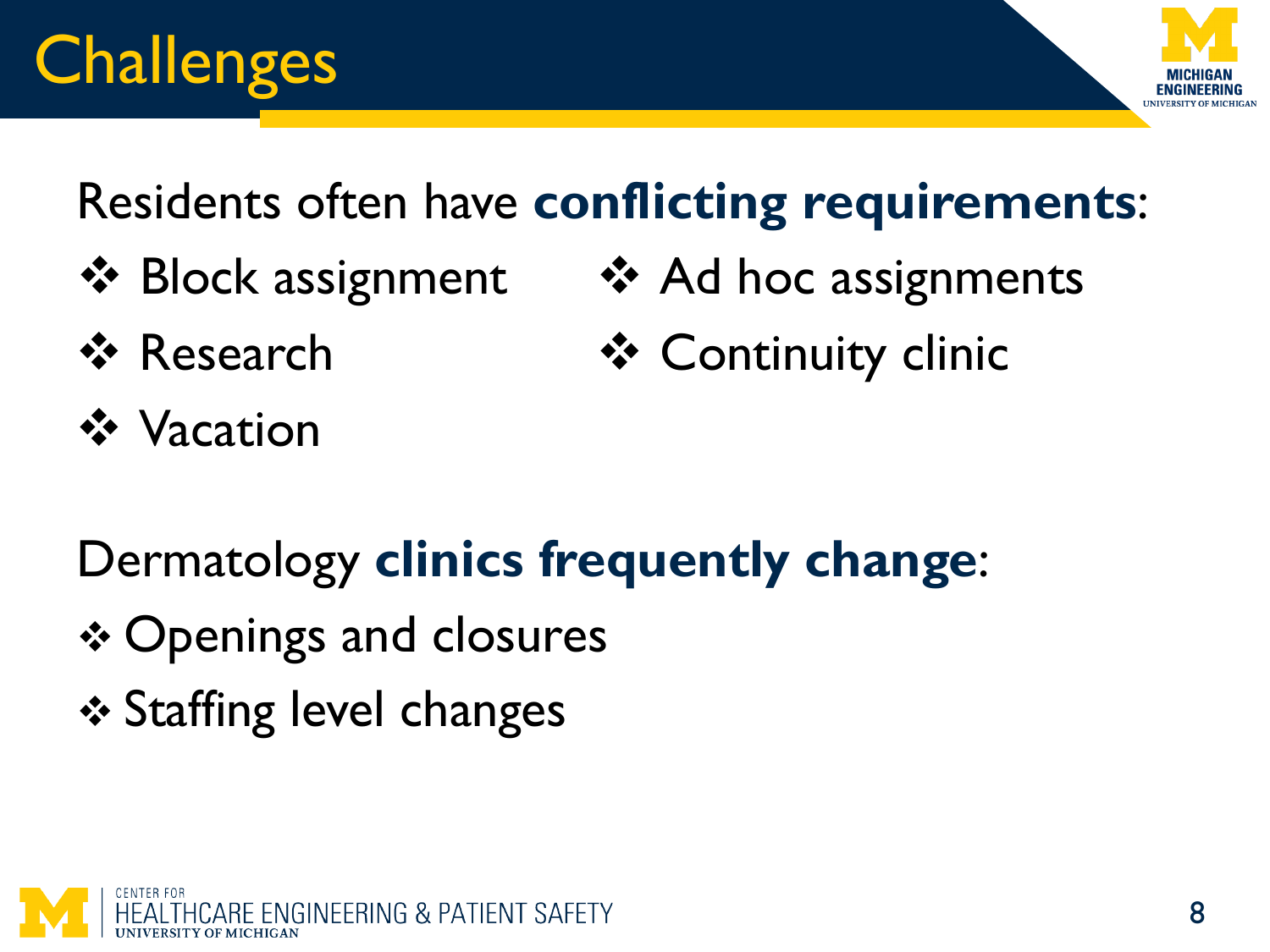

Schedules are **hand-built** by chief residents

Creating a monthly schedule requires **multiple days** 

Schedules are often **not equitable** between residents and fail to satisfy resident preferences

Chief residents could **better use their time** caring for patients and advocating for resident needs

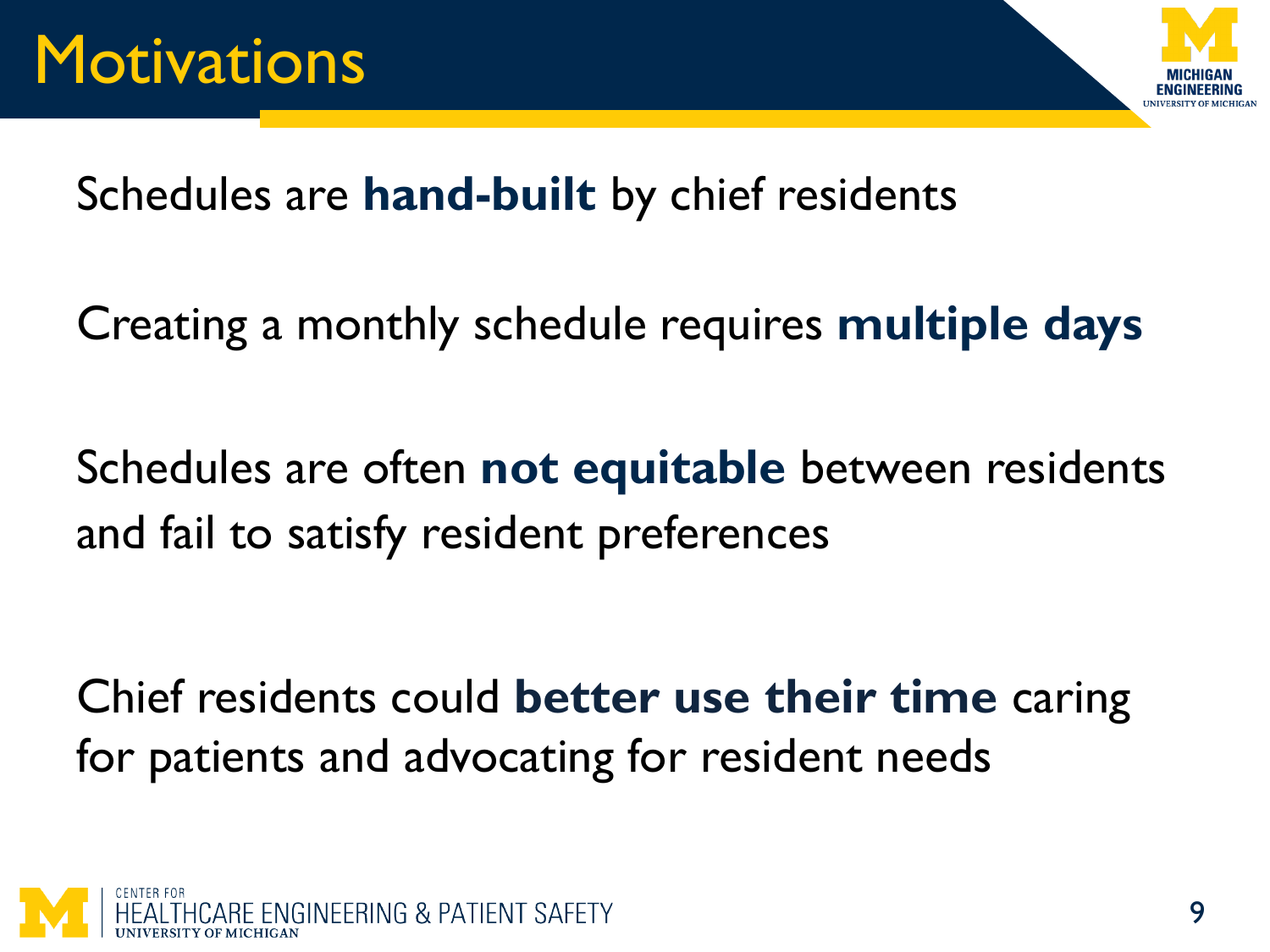

Increase accuracy and quality by taking into account monthly **requirements and changes**

Create a **computerized decision support tool**  to aid in generating each month's schedule



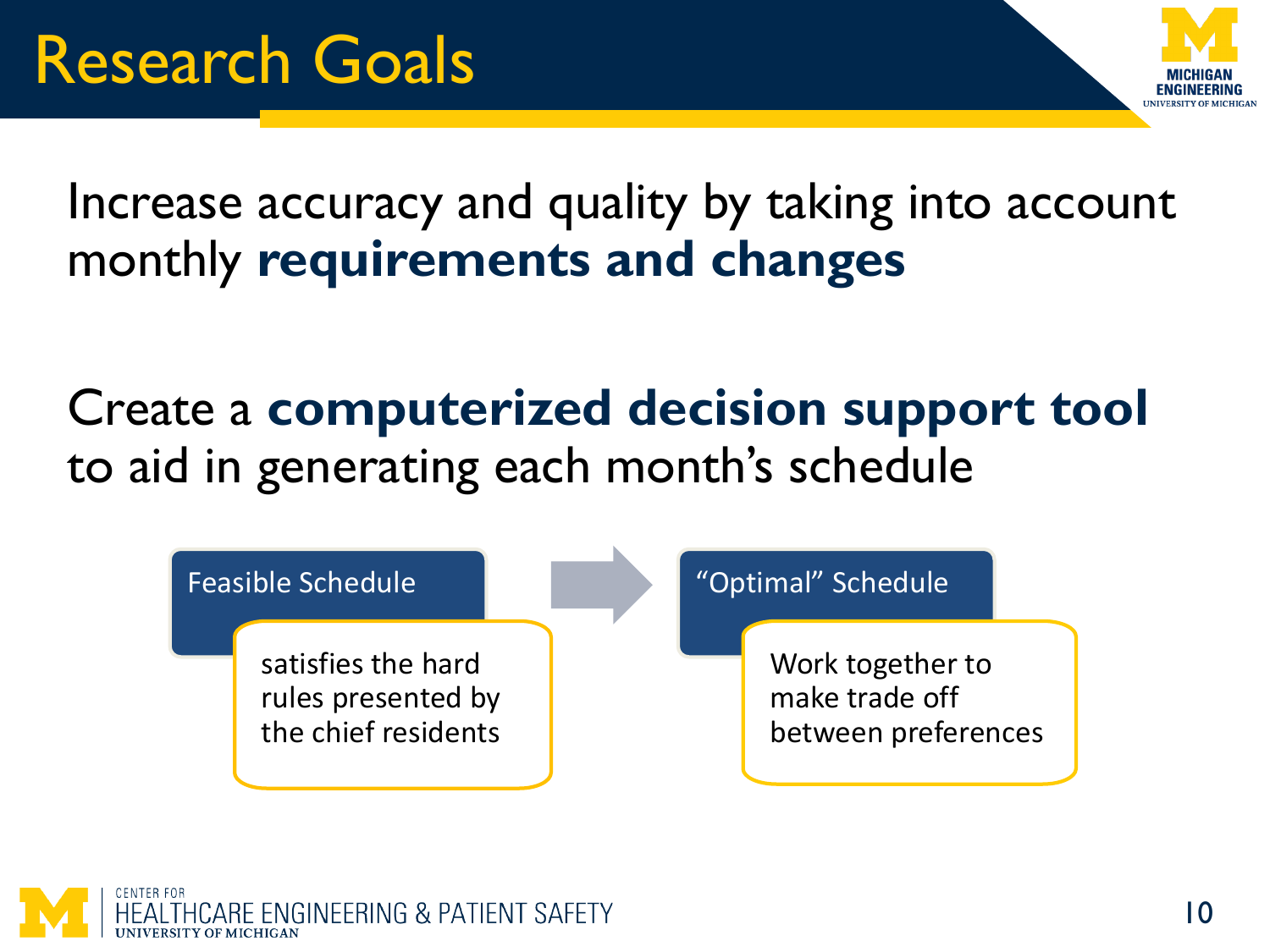

- 1. Background
- 2. Problem Formulation
- 3. Solution Approach
- 4. Remarks

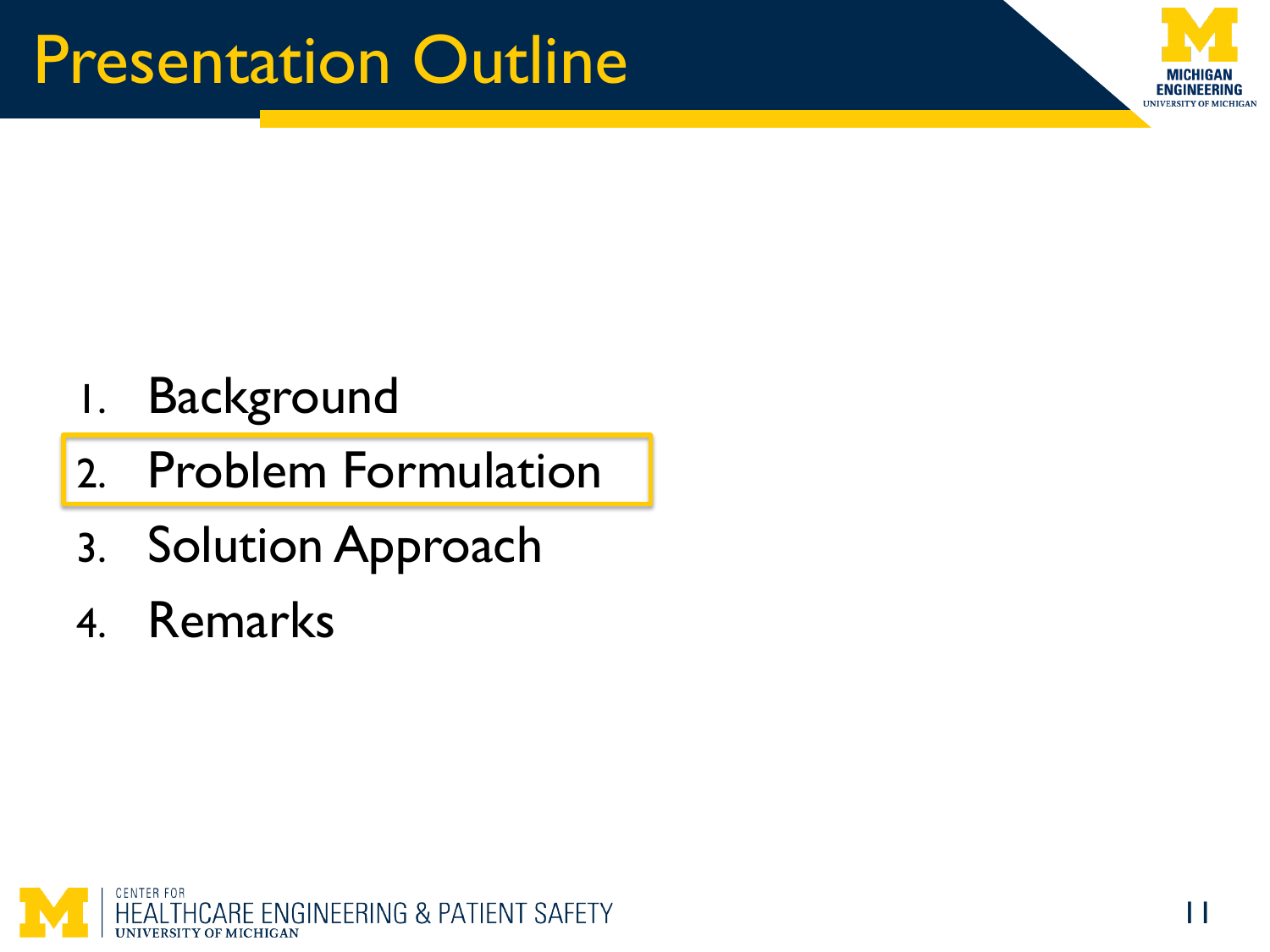# Set and Decision Variables



### Sets



## Decision variables





**R: set of residents A: set of activities D: set of days in a given month**

 $X_{\text{rad}} = \begin{cases}$  $\mathbf 1, \qquad$  if assigning resident  $\mathbf r$  to activity  $\mathbf a$  on day  $\mathbf d$  in the morning , otherwise

 $y_{rad} = \{$ 1, it assigning resident **r** to activity **a** on day **d** in the afternoon , otherwise

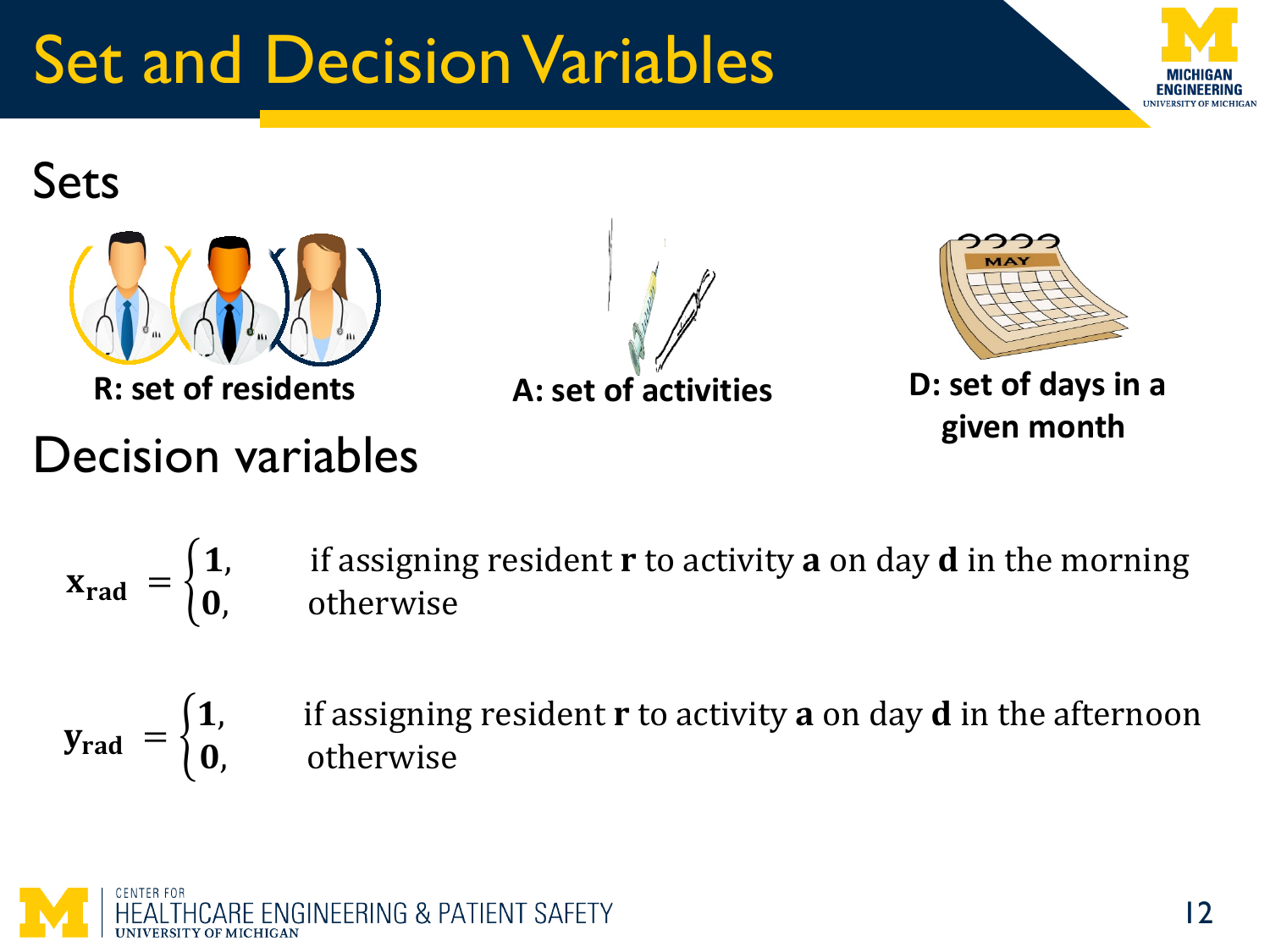## **Constraints**



| <b>Basic Assignment:</b><br>(afterning)                  | $\sum$ $\mathbf{y}_{\text{rad}} = \mathbf{w}_{\text{d}}$                                                                 | $\forall r \in R, d \in D$                |                |
|----------------------------------------------------------|--------------------------------------------------------------------------------------------------------------------------|-------------------------------------------|----------------|
| <b>Coverage:</b><br>(afterning)                          | $lb_{\text{adc}}^{\text{P}} \leq \sum_{\text{r} \in \text{R}_{\text{c}}} y_{\text{rad}} \leq ub_{\text{adc}}^{\text{P}}$ | $\forall$ a $\in$ A, d $\in$ D, c $\in$ C |                |
| <b>AM/PM Prohibitions:</b>                               | $X_{r_n a_n d_n} + Y_{r_n a_n d_n} \le 1$                                                                                | $\forall n \in \mathbb{N}$                |                |
| <b>AM/PM Requirements:</b> $X_{r,a,d} - y_{r,a,d_c} = 0$ |                                                                                                                          | $\forall c \in C$                         |                |
| <b>Resident Prohibitions:</b><br>(afterning)             | $\mathbf{y}_{rpa_p}$ d <sub>p</sub> = 0                                                                                  | $\forall p \in P^x$                       |                |
| <b>Preassignments:</b><br>(afterning)                    | $y_{r_h a_h d_h} = 1$                                                                                                    | $\forall$ h $\in$ H <sup>x</sup>          |                |
| <b>HEALTHCARE ENGINEERING &amp; PATIENT SAFETY</b>       |                                                                                                                          |                                           | $\overline{3}$ |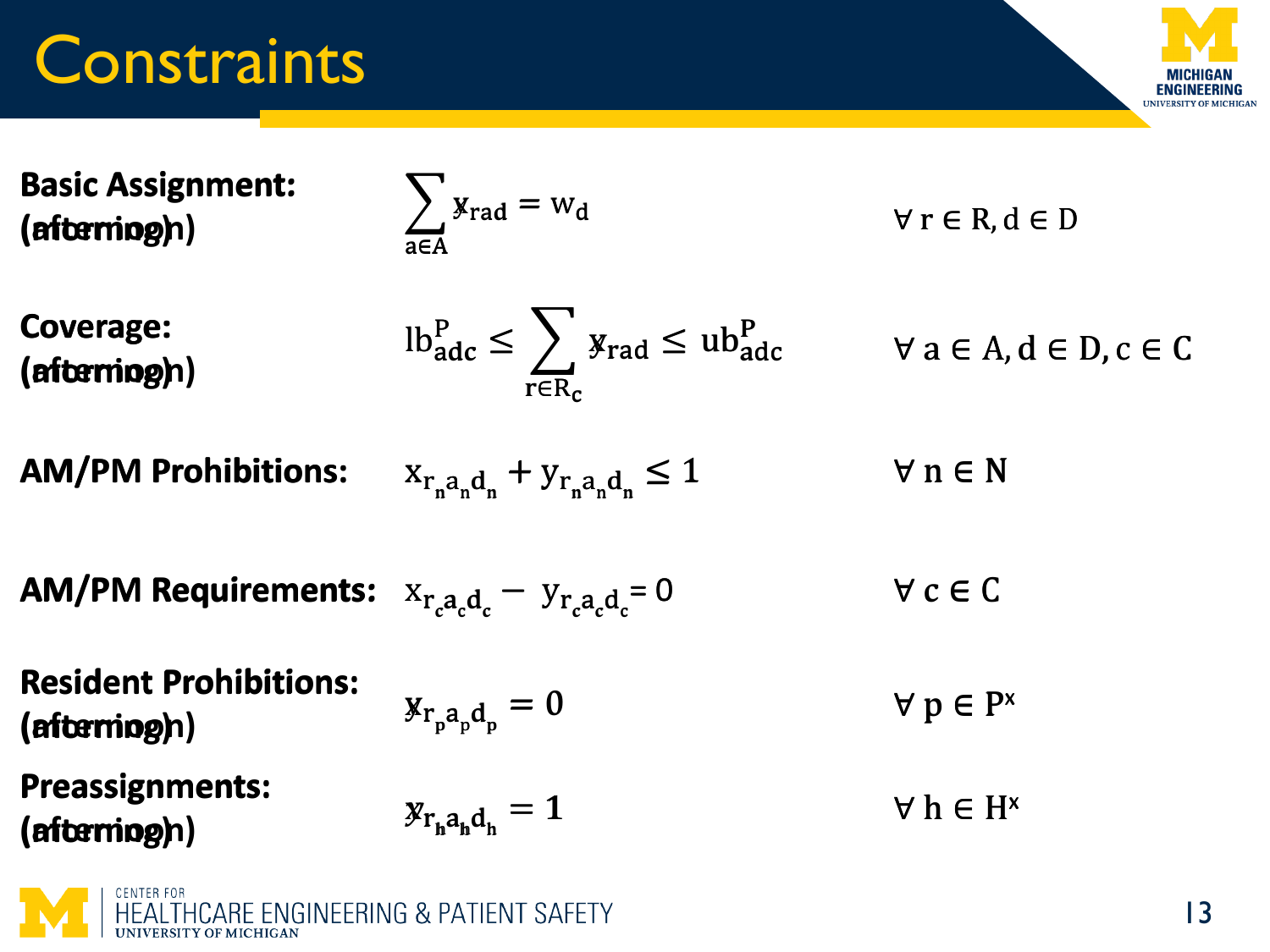



## Consider **numerous metrics**

- Weekly admin
- Balanced admin
- Travel
- Deviations from block schedule

Work with chief residents to determine **satisfactory balance**

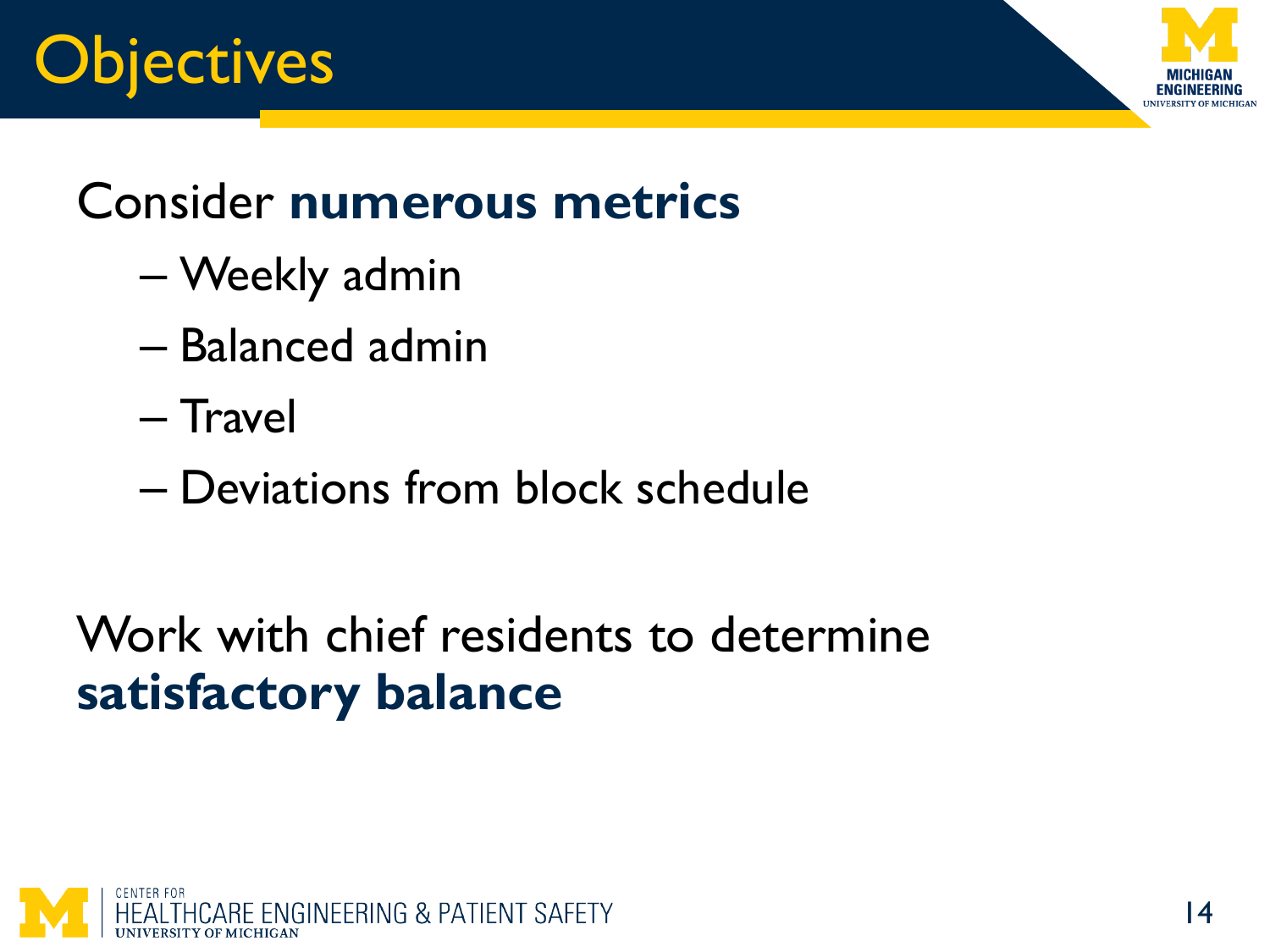

- 1. Background
- 2. Problem Formulation
- 3. Solution Approach
- 4. Remarks

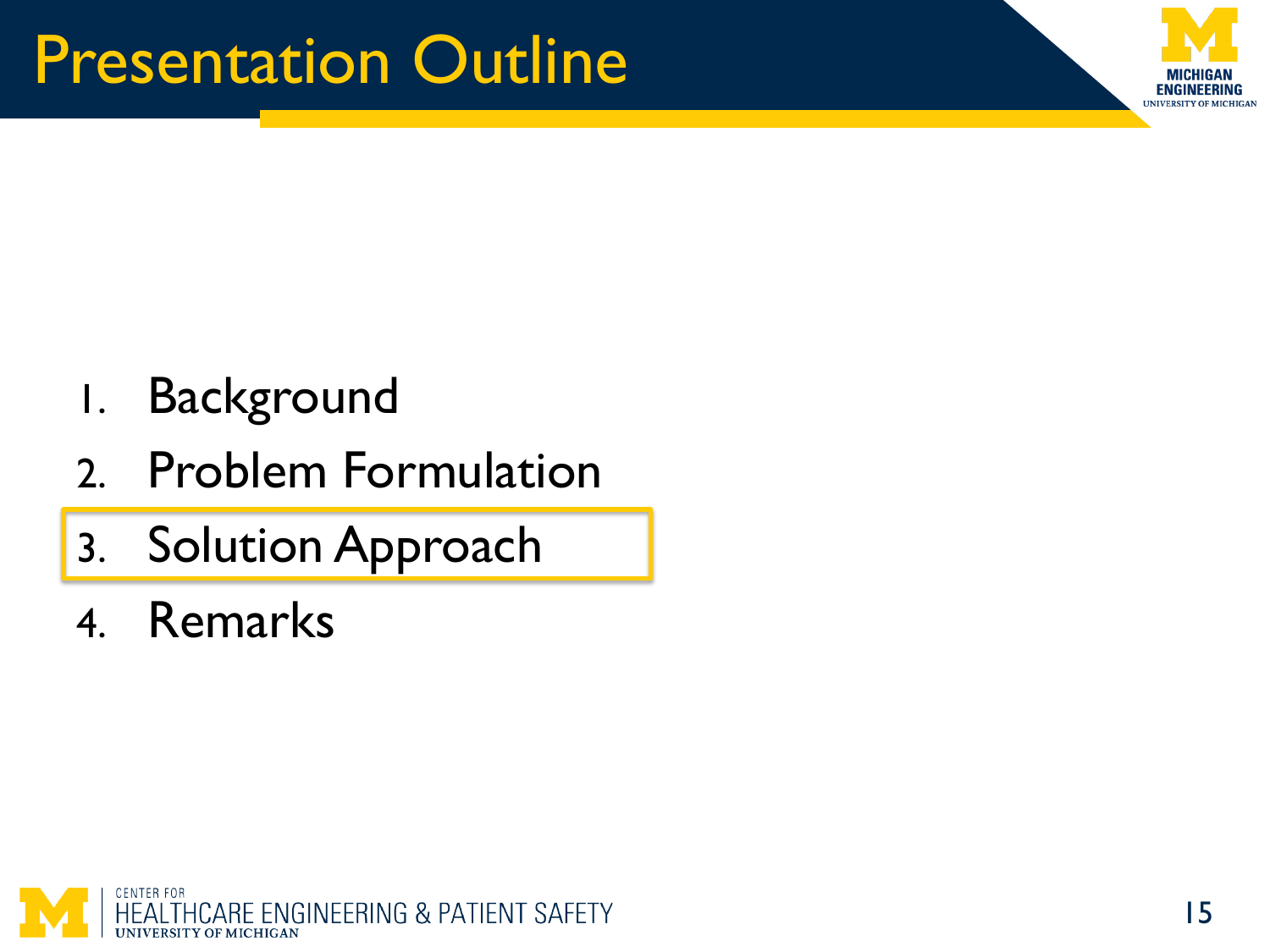## Process



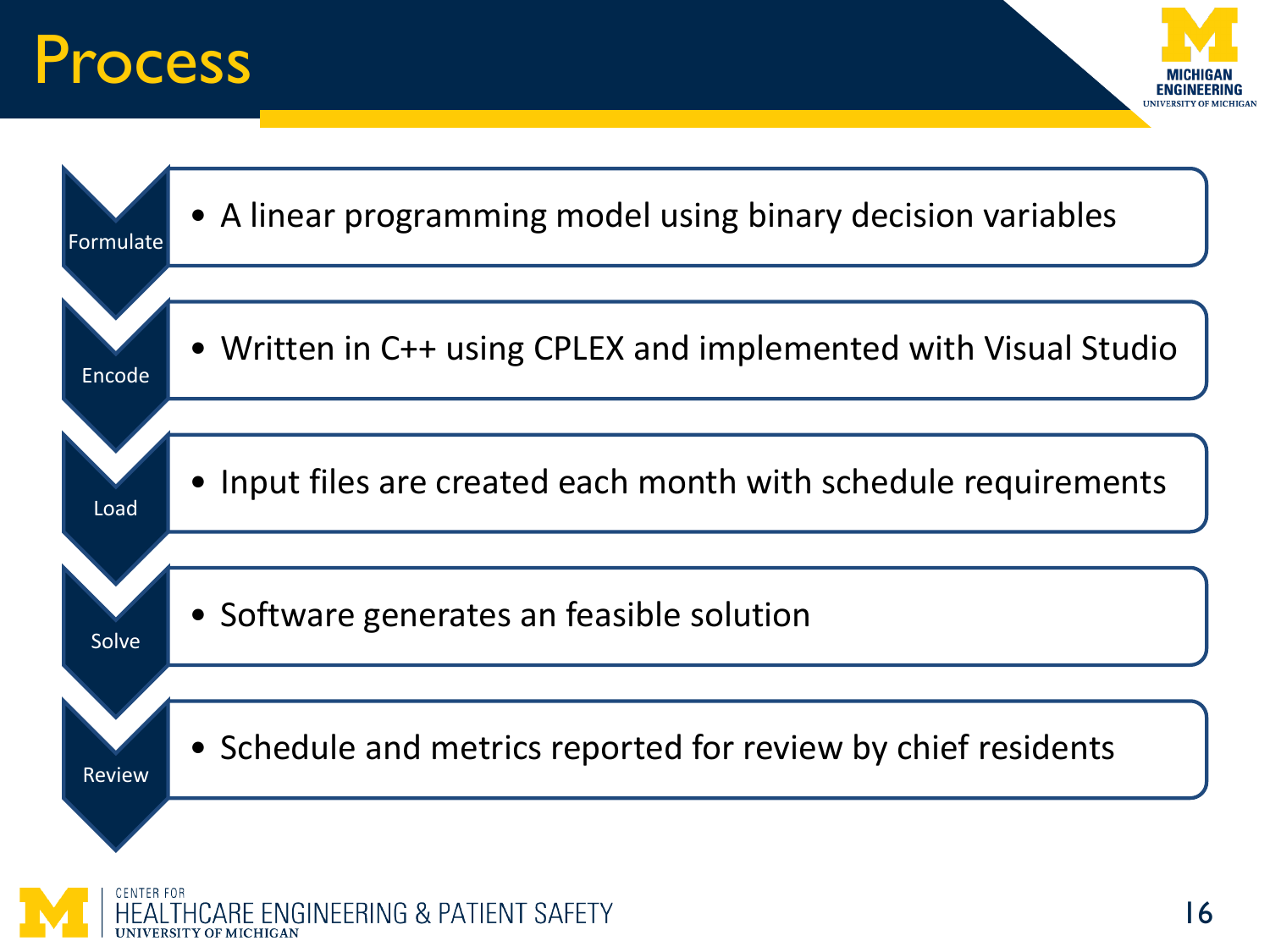



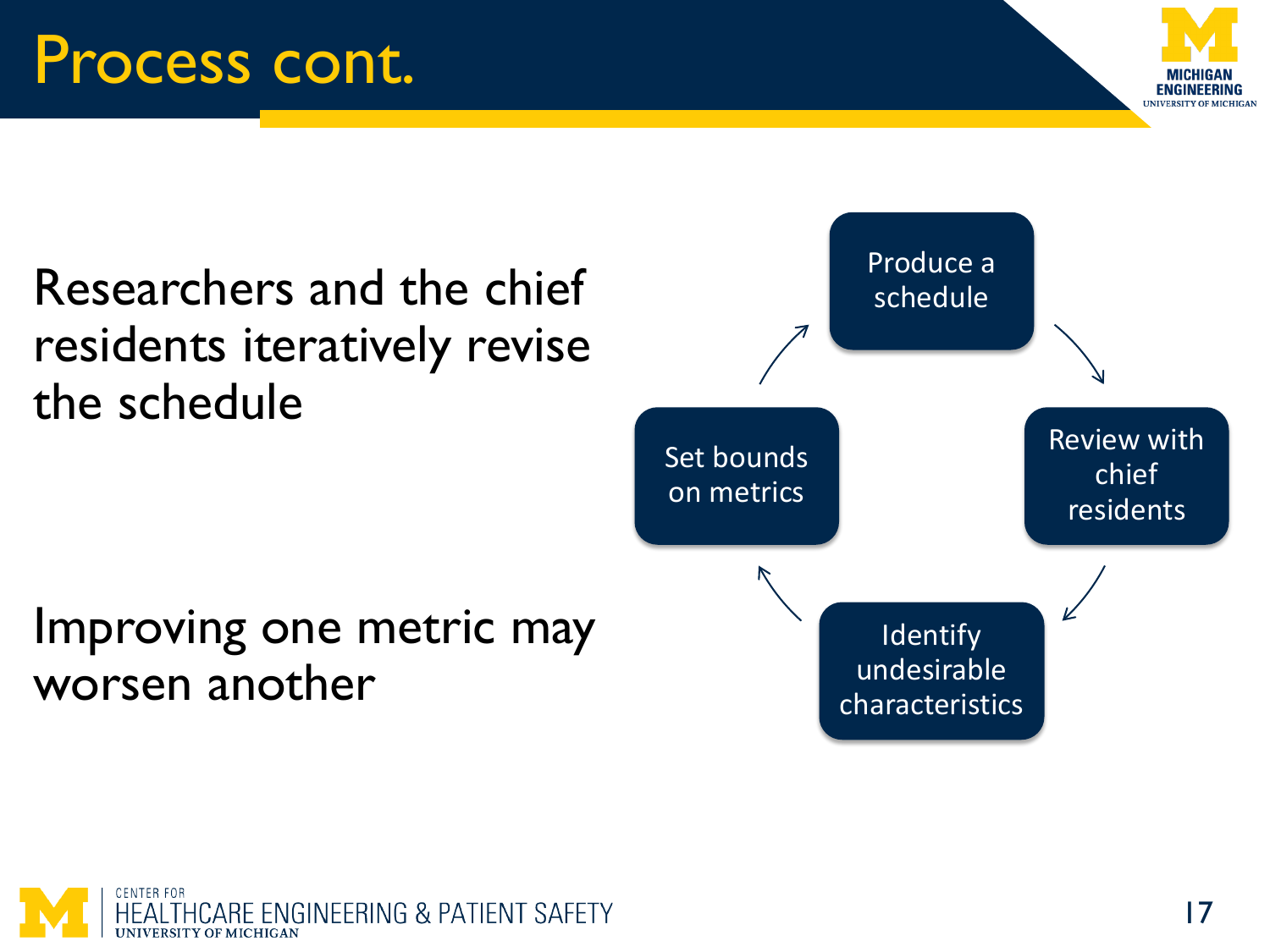

|                   | Oct<br>2017 | <b>Nov</b><br>2017 | Dec<br>2017 | Jan<br>2018 | Feb<br>2018 | Mar<br>2018 |
|-------------------|-------------|--------------------|-------------|-------------|-------------|-------------|
| Residents         | 24          | 24                 | 24          | 24          | 24          | 24          |
| Dates             | 31          | 30                 | 31          | 31          | 28          | 31          |
| <b>Activities</b> | 29          | 30                 | 31          | 31          | 31          | 31          |

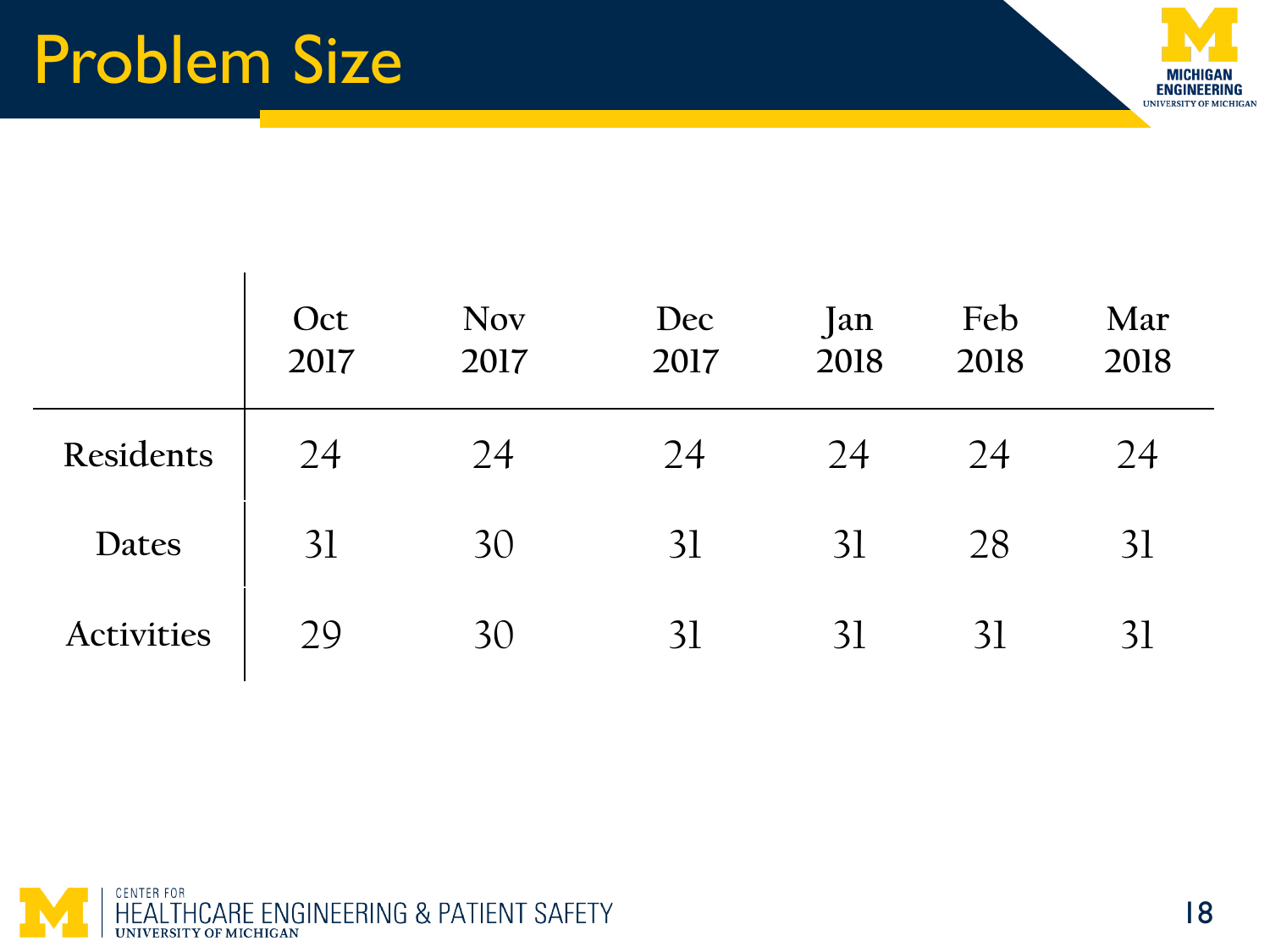## Results



#### Scheduled monthly assignments from April 2017 – June 2018

| Name       | Time | l-Mar       | 2-Mar      | 5-Mar     | 6-Mar   | $7$ -Mar |
|------------|------|-------------|------------|-----------|---------|----------|
|            |      | Thu         | Fri        | Mon       | Tue     | Wed      |
| Resident 1 | AM   | <b>SRPC</b> | Admin-Gen  | Admin-Gen | TC      | Melanoma |
| MEL2/MEL2  | PM   | Admin-Gen   | <b>UHS</b> | TC        | Merkel  | Melanoma |
| Resident 2 | ΑM   | Admin-ThuAM | Admin-Gen  | VA-Path   | VA-Path | VA-Path  |
| VAI/VAI    | PМ   | VA-PM       | DF         | VA-PM     | VA-PM   | VA-ENT   |
| Resident 3 | AM   | Mohs        | Mohs       | Mohs      | Mohs    | Mohs     |
| VAST/VAST  | ΡM   | Mohs        | Mohs       | Mohs      | Mohs    | TC-CC    |

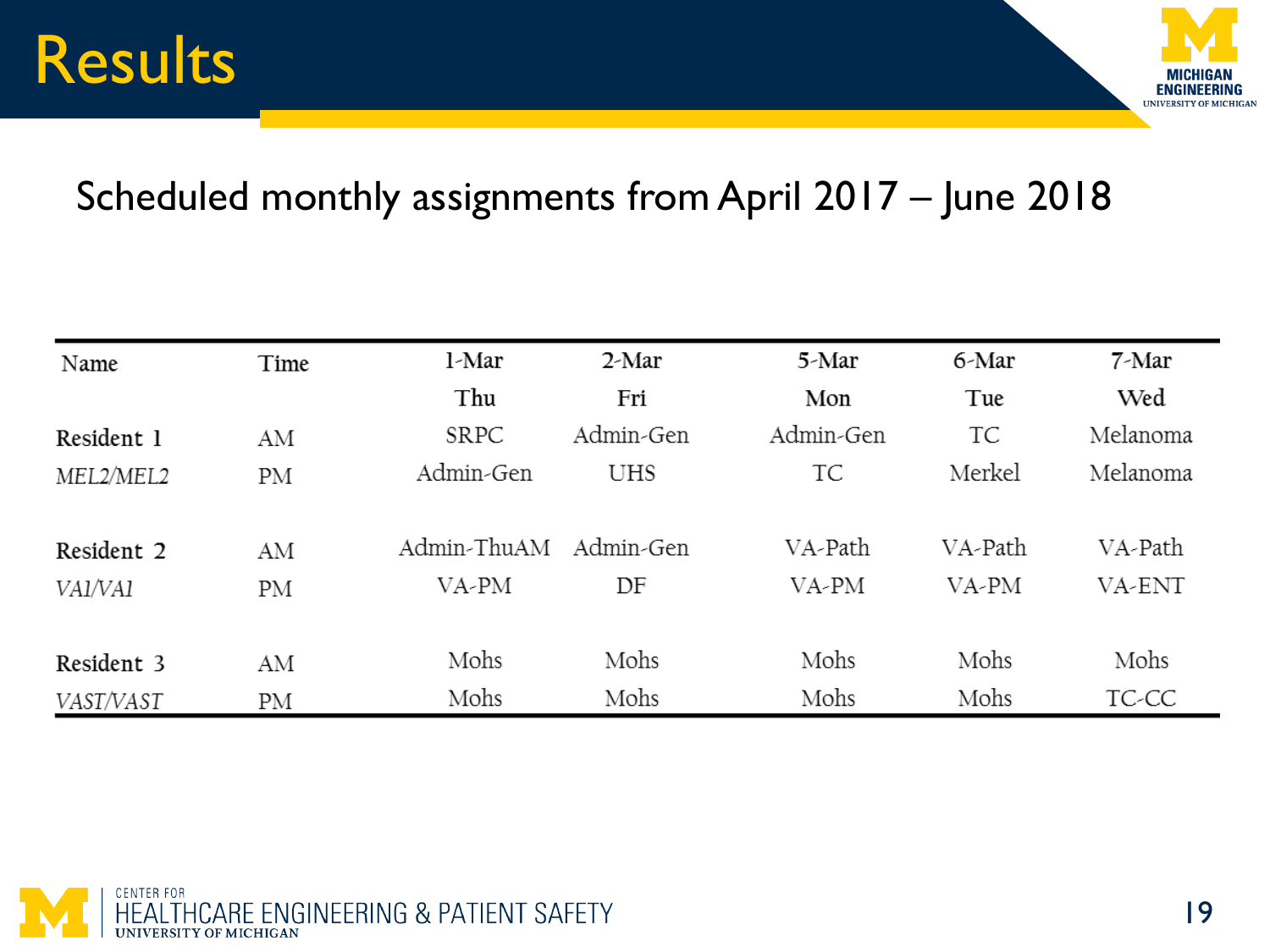

- 1. Background
- 2. Problem Formulation
- 3. Solution Approach

4. Remarks

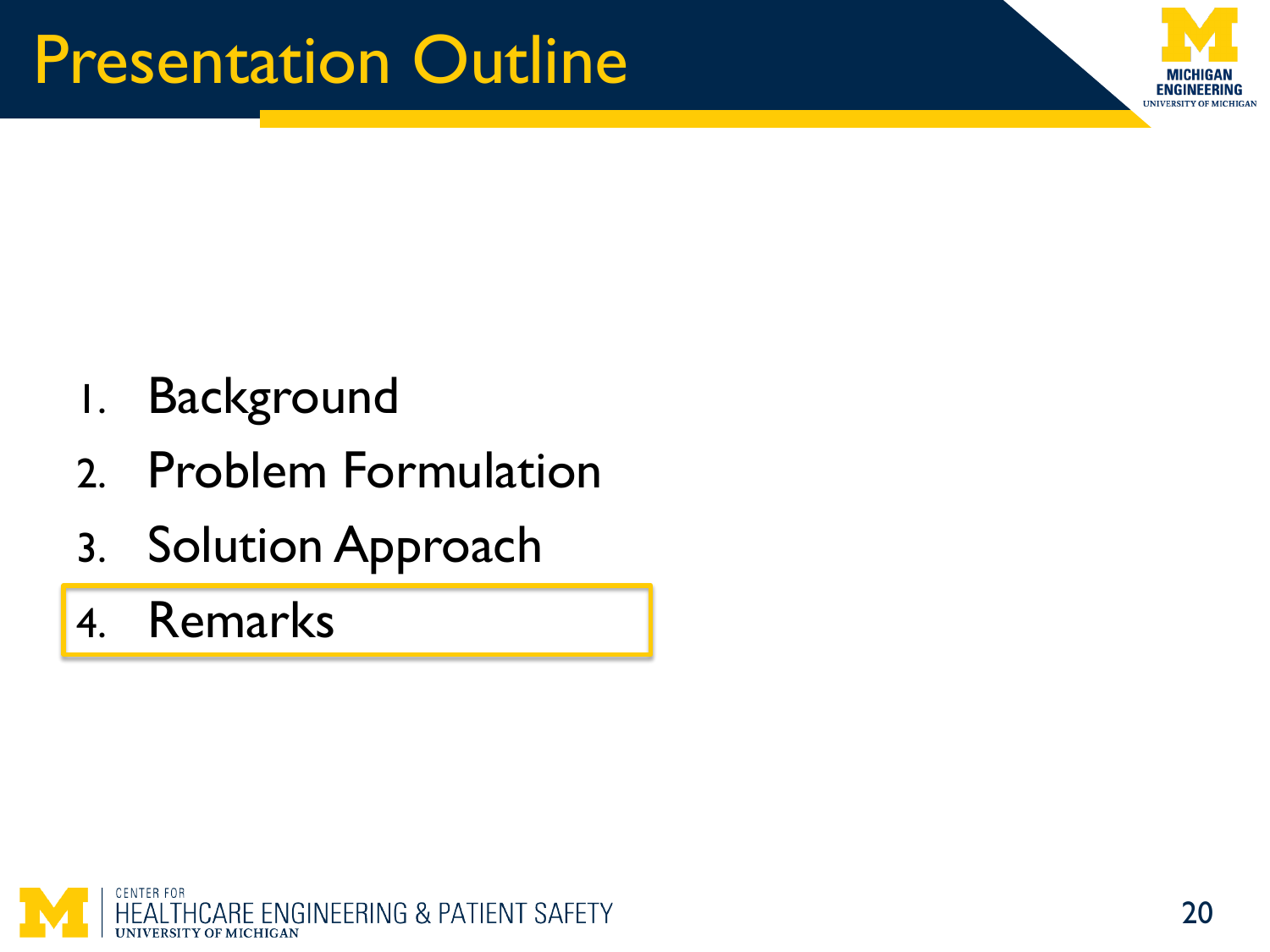

Created tools and processes to assign dermatology residents to shifts during a monthly planning horizon

Afforded leadership greater **specificity** of scheduling needs compared to manual construction

Freed chief residents to focus on more important tasks related to **caring for patients** and advocating for resident needs

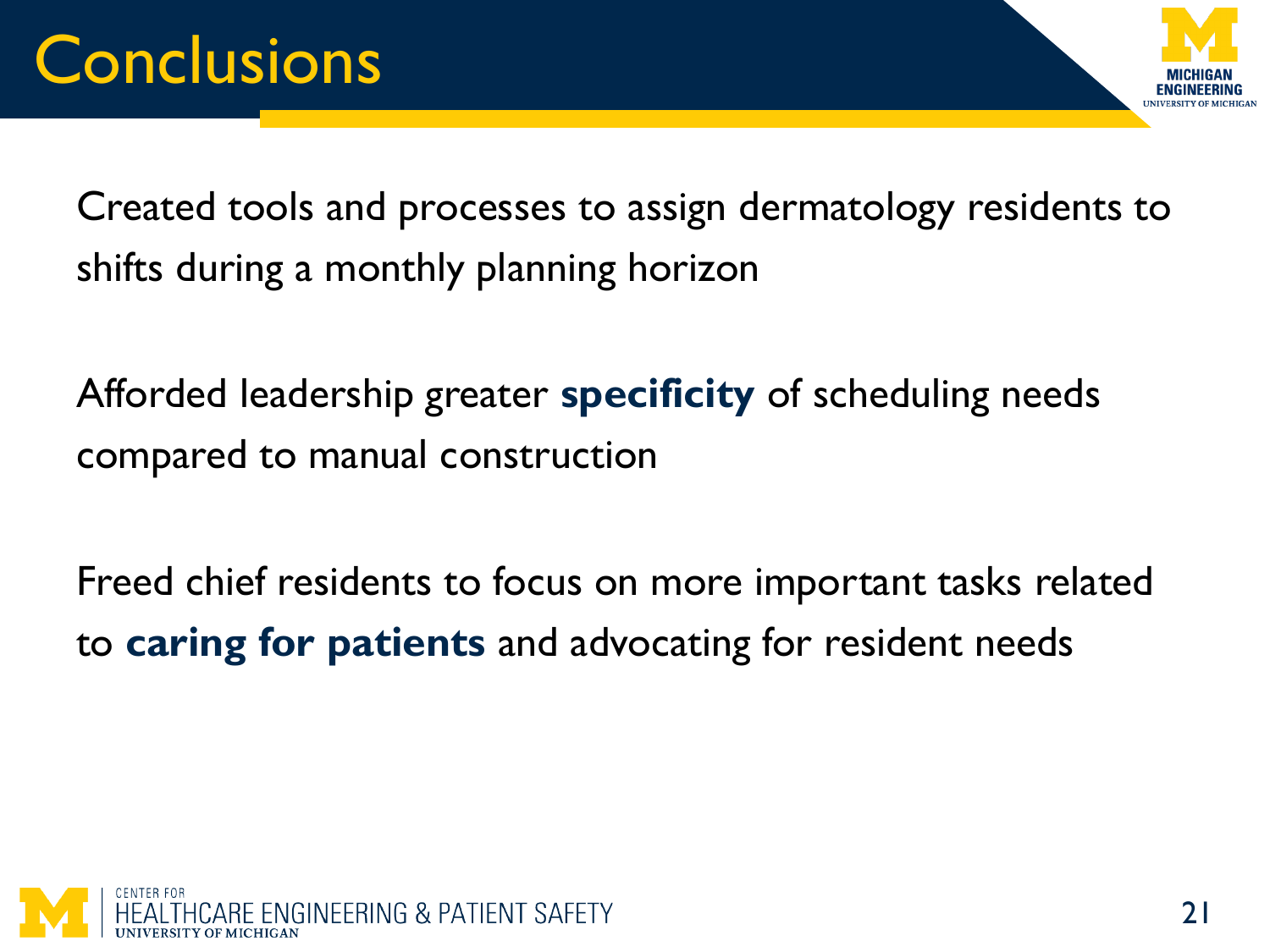## Impact



Rapidly-Generated, High-Quality **Schedules** 

Less Review Time Required By Chief Residents

Improved Patient Experience

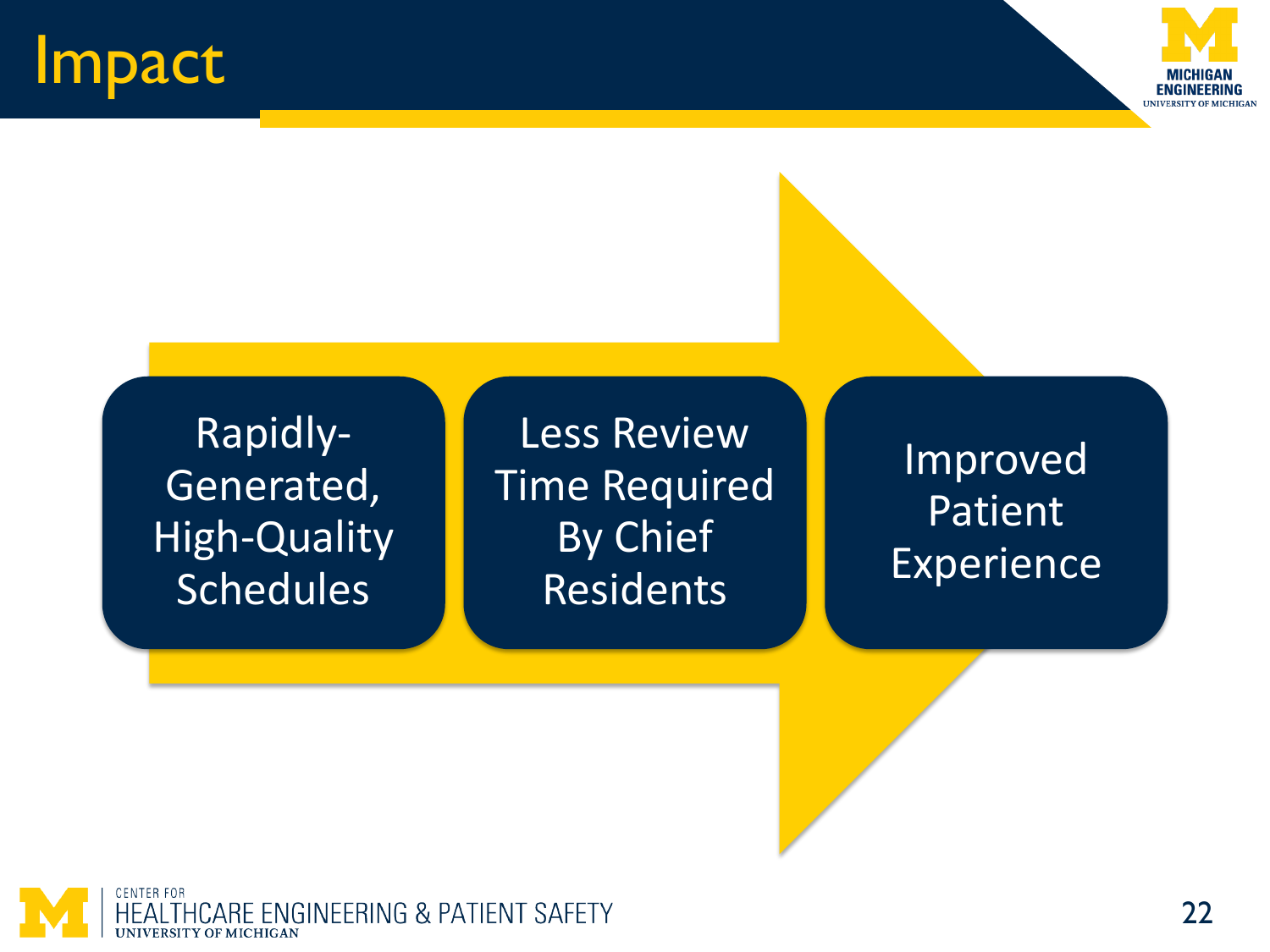

Implement functionality to modify existing schedules with new requirements, applying minimal changes

Implement new infrastructure to more efficiently handle clinic shutdowns and other unforeseen requirements

Working with residency program and clinics to achieve more consistency in staffing needs

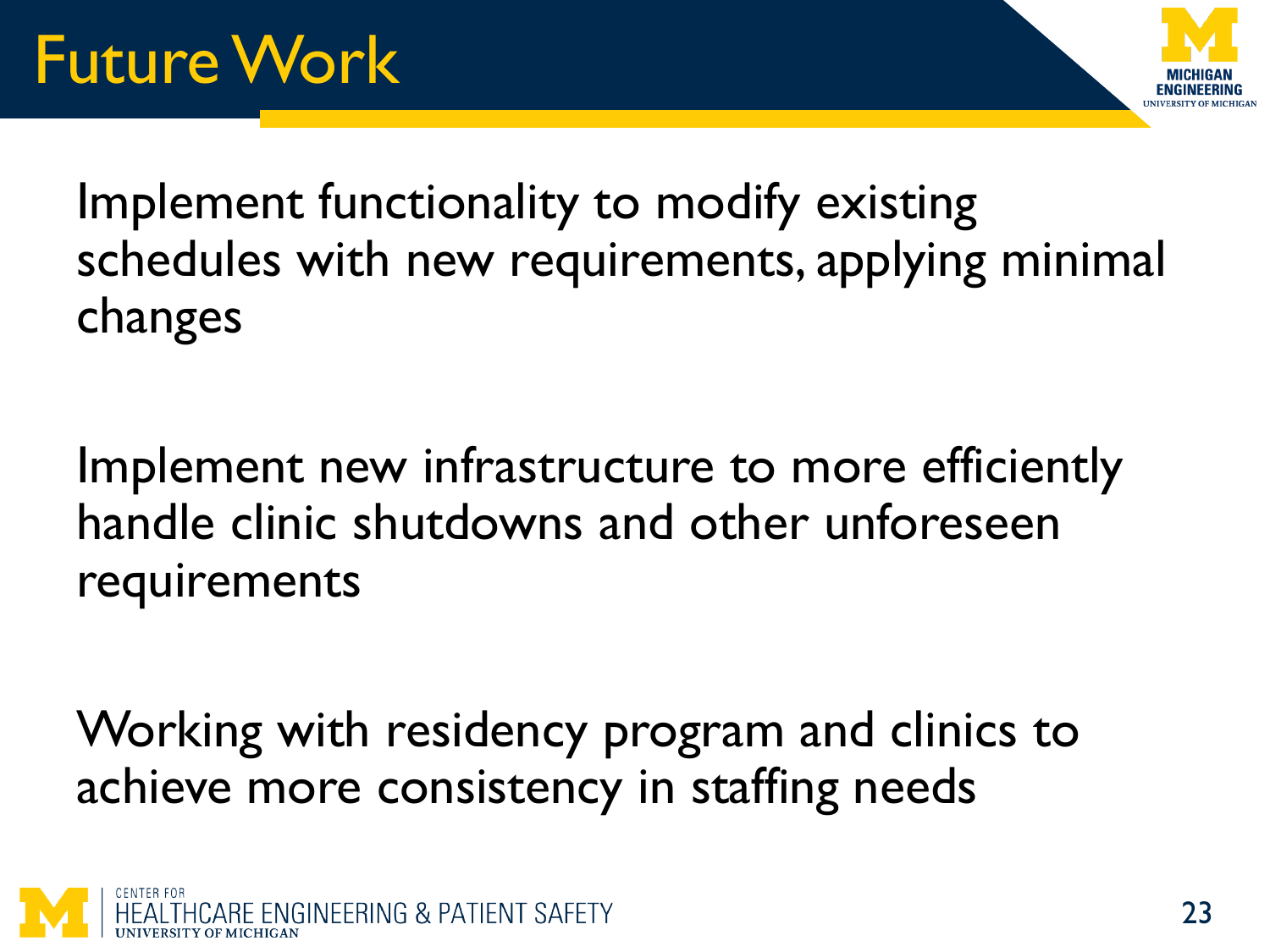

#### Thanks to the **chief residents** and **program directors** for their collaboration and to the **students** who have contributed to this tool

Special thanks for the generous support from